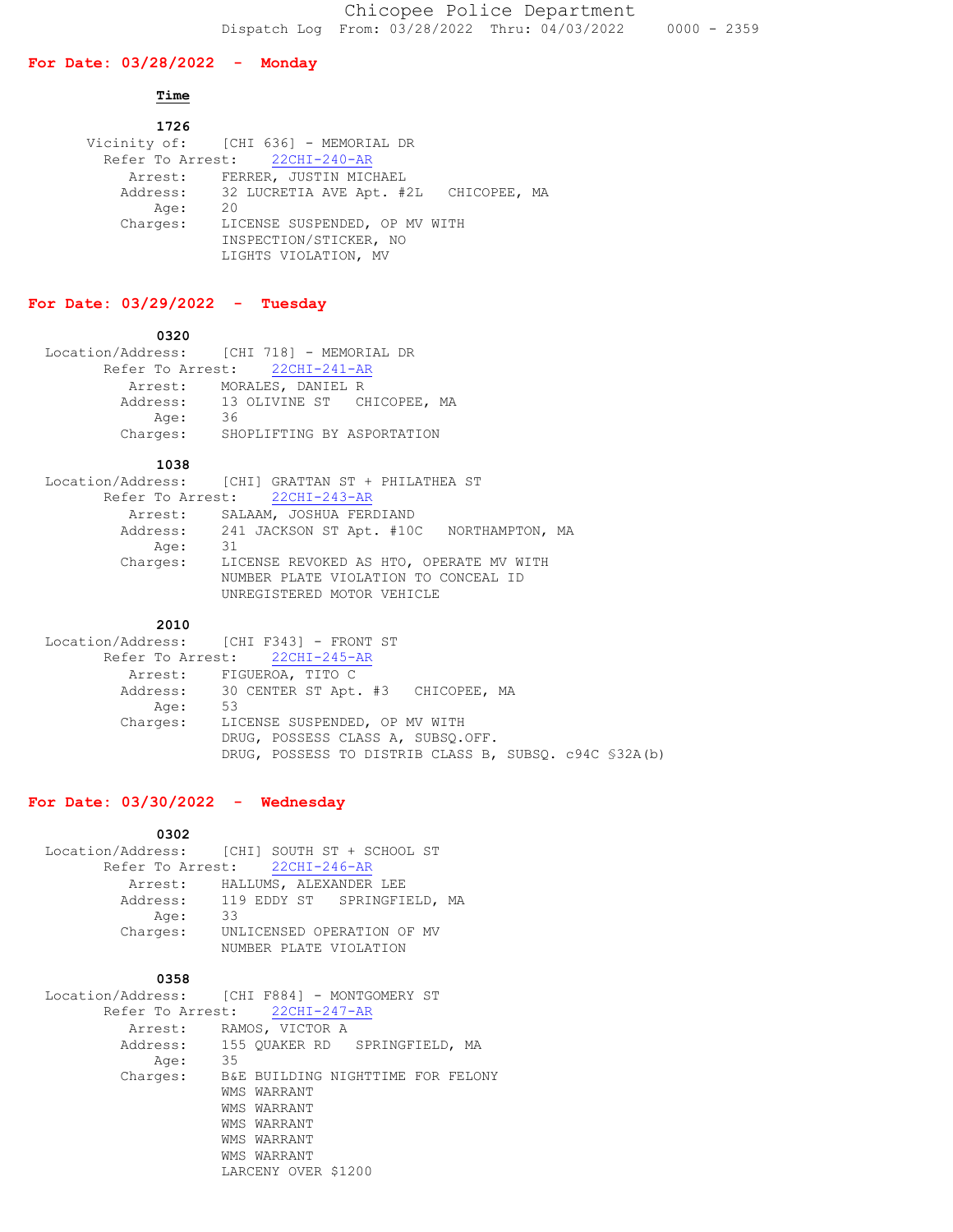**0853** Location/Address: [CHI 644] - MEMORIAL DR Refer To Arrest: 22CHI-248-AR Arrest: GRZELAK, FREDERICK DONALD Address: 100 STEBBINS ST CHICOPEE, MA Age: 52 Charges: SHOPLIFTING BY ASPORTATION  **2053** Location/Address: [CHI 2613] FAIRVIEW AVE

 Refer To Arrest: 22CHI-249-AR Arrest: FLORES, DANIEL PATRICIO Address: 1 LECLAIR TER Apt. #1ST CHICOPEE, MA Age: 25 Charges: DRUG, POSSESS CLASS A DRUG, POSSESS CLASS B UNLICENSED OPERATION OF MV UNREGISTERED MOTOR VEHICLE UNINSURED MOTOR VEHICLE NUMBER PLATE VIOLATION TO CONCEAL ID SPEEDING RATE OF SPEED EXCEEDING POSTED LIMIT

# **For Date: 03/31/2022 - Thursday**

### **1347**

 Location/Address: [CHI] WOODSTOCK ST Refer To Arrest: 22CHI-250-AR Arrest: JAMES, RICKY D Address: 58 GRAND ST Apt. #3FLR SPRINGFIELD, MA Age: 36 Charges: VANDALIZE PROPERTY c266 §126A

### **1804**

| Location/Address: [CHI] CROSBY ST |                                     |
|-----------------------------------|-------------------------------------|
|                                   | Refer To Arrest: 22CHI-251-AR       |
|                                   | Arrest: CHARPENTIER, STEVEN RAYMOND |
| Address:                          | 12 CROSBY ST CHICOPEE, MA           |
| Age:                              | 52                                  |
| Charges:                          | WMS WARRANT                         |

#### **1827**

 Location/Address: [CHI 2498] - CHURCH ST Refer To Arrest: 22CHI-252-AR Arrest: GAYLE, SHEMAR Address: 1360 PLUMTREE RD SPRINGFIELD, MA Age: 21 Age: 21<br>Charges: WMS WARRANT

## **For Date: 04/01/2022 - Friday**

#### **1018**

```
Vicinity of: [CHI] COCHRAN ST
  Refer To Arrest: 22CHI-254-AR
    Arrest: MACKENZIE, IAN 
    Address: 132 COCHRAN ST Apt. #1FLR CHICOPEE, MA
       Age: 32
    Charges: WMS WARRANT
```
## **For Date: 04/02/2022 - Saturday**

### **2325**

```
 Location/Address: [CHI F554] - MEADOW ST
        Refer To Arrest: 22CHI-257-AR
          Arrest: JACOBS, ROBERT MICHAEL 
 Address: 1117 WORCESTER ST SPRINGFIELD, MA
 Age: 35
         Charges: TRESPASS
```
## **For Date: 04/03/2022 - Sunday**

 **0142** Location/Address: [CHI] CHICOPEE ST + WARREGAN ST Refer To Arrest: 22CHI-258-AR Arrest: BERRIOS, JANELLI MARIE Address: 101 LOWELL ST Apt. #603 SPRINGFIELD, MA